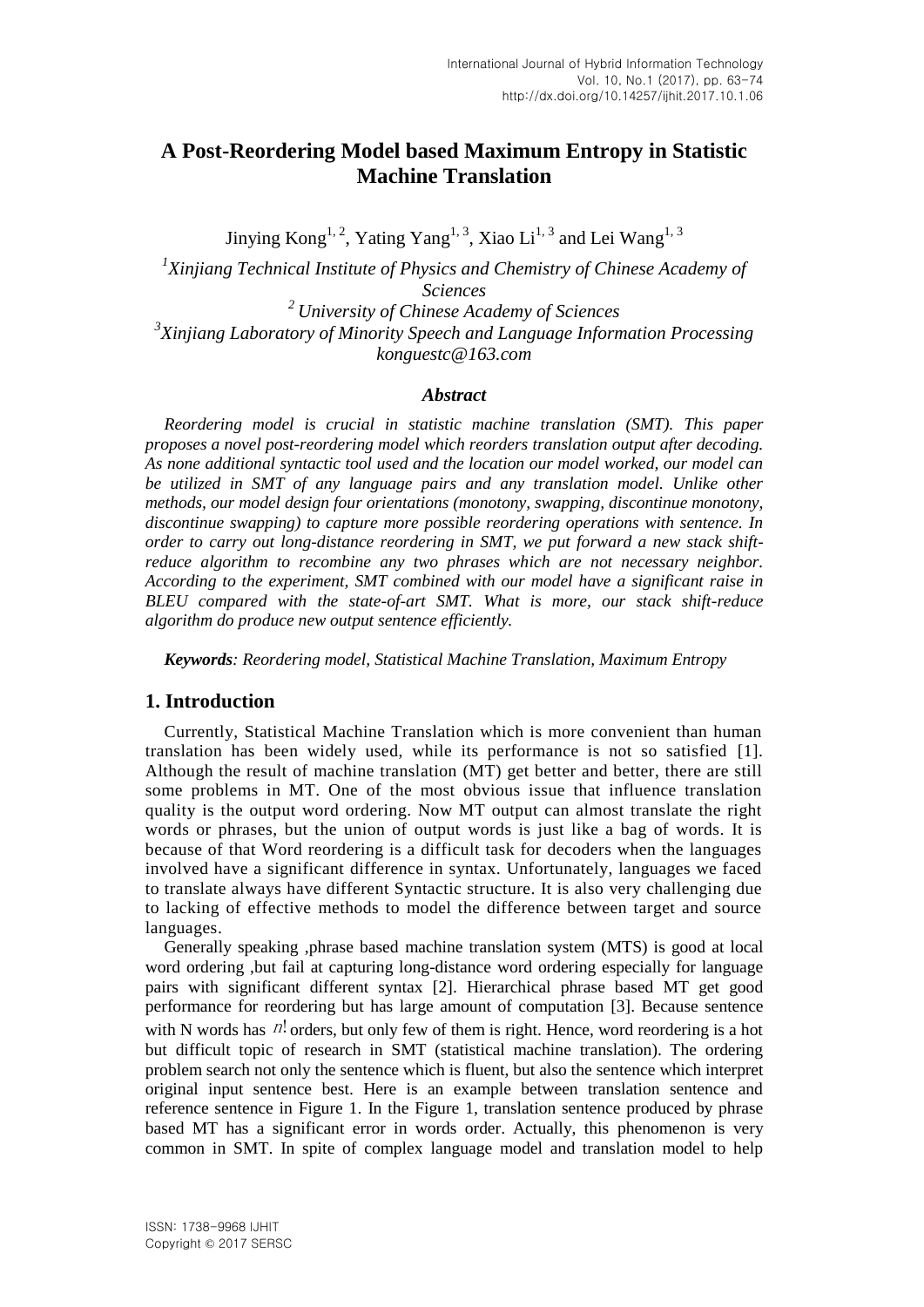produce the translation, different syntax and other different linguistic phenomenon also obstacle the MTS to get the right order. And that's the problem what this paper want to solve.



**Figure 1. An Example between Output and Reference**

The model to solve this problem is called reordering model in SMT. Nowadays the reordering problem have been studied in many research works among various languages pair. The recently attractive approaches for this challenge such as pre-ordering and reordering model embed in translation model have good performance. But a crucial issue on these methods is language dependent; those effective methods need a syntactic parser commonly.



# **Figure 2. Maximum Entropy Post-Reordering Model Framework**

In this work we apply a Maximum Entropy reordering model in post-processing to address the reordering problem in most MTS which is language independent. First, we train two Maximum Entropy models: a phrase producing model and a phrases reordering model. Phrase producing model based Maximum Entropy is to produce new phrase which is suitable for reordering, and the phrases reordering model is to reorder the new phrases that we got before. Then we use the trained phrase producing model to get new phrase which produced by adjacent words monotonously merging or swapping merging, and put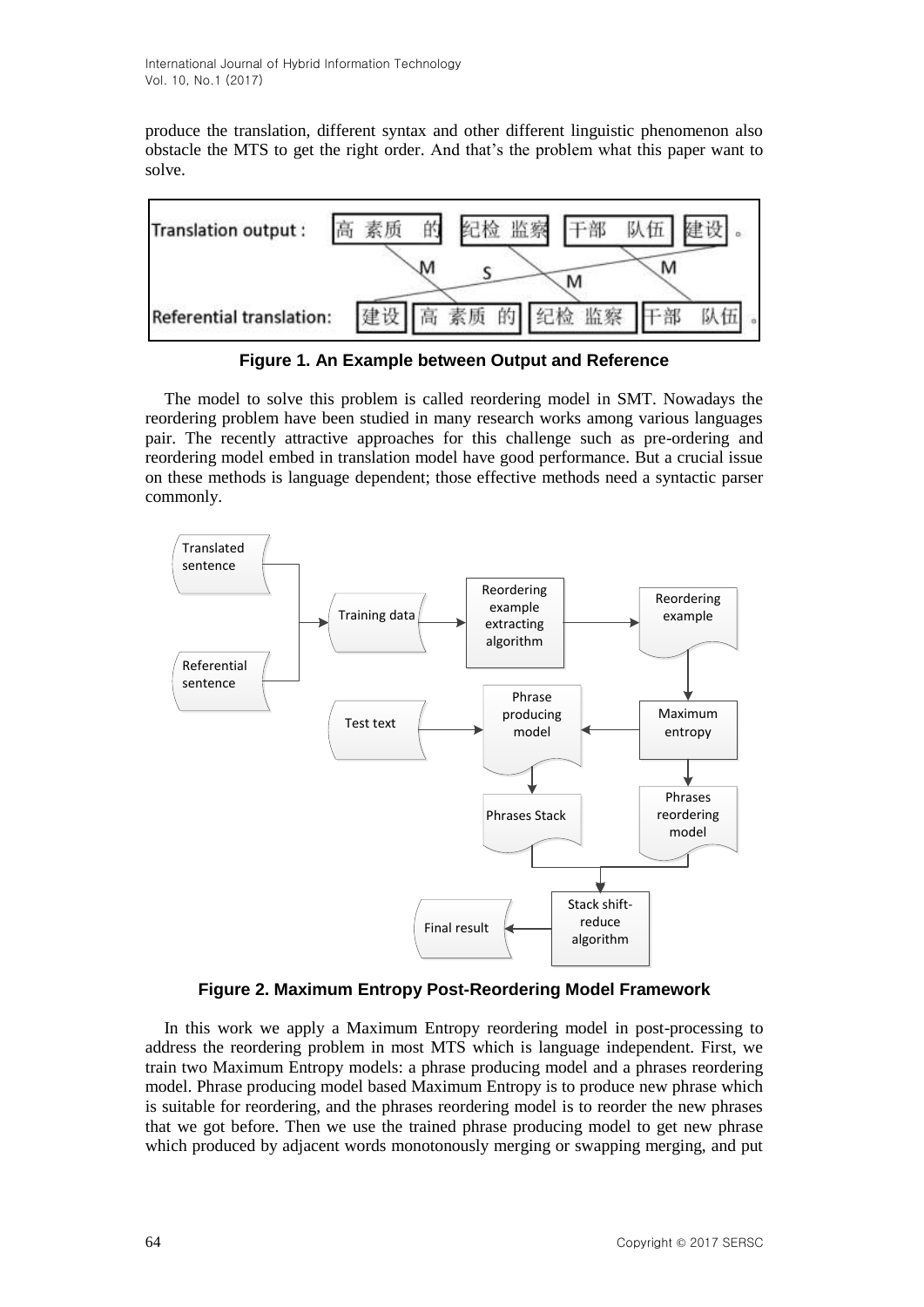the new phrases into a stack. Thirdly, while the phrases stack popping out its elements, we use the phrases reordering model to reorder these phrases by judging whether the popped two phrase is monotonous union or swap union. Figure 2 describe our job roughly.

The remainder of this paper is organized as follows. Section 2 discusses previous work in the field and how that is related to our paper. From the perspective of problem, Section 3 is dedicated to describe post-reordering model based Maximum Entropy and explain how our model solves this issue. Section 4 introduce our experiment to proven the efficiency of our approach. At last section, we discuss our experiment result and point to our future work.

### **2. Related Work**

Although there are many works on reordering model for English-to-Chinese or Chinese-to-Japan, or other common bilingual language. Compare with them, reordering methods for general bilingual language has received little attention. In consideration of these, we introduce a general bilingual reordering model in this paper. Although rarely method without syntactic parsing have been proposed nowadays, we also can learn some useful information from method with syntactic parsing. There are many criterion we can use to classify the approaches addressing the ordering problem. Here we first differentiate reordering model by the location where they are applied.

As research continues, researcher find that reordering is a both theoretically and practically challenge in SMT. Some scholars make the word order of source sentence similarity to the target sentence"s or do some other processing on the training set prior to the translation decoding. We call these works pre-ordering as these done prior to the translation decoding. Furthermore, we can divided these work into two part: syntax dependent or syntax independent. Syntax dependent have some representative job such as: (Collins *et al.* 2005) used linguistically-motivated hand-written rules for Chinese-to-English translation [4]; (Li *et al.* 2007) use rules to reorder the source sentences on the chunk level and provide a source-reordering lattice [5]; ( Karthik *et al.* 2011) consider source sentence reordering problem as a ATSP [6]. Syntax independent have some representative jobs such as: (Costa-jussa *et al.* 2006) use reordering table derived from phrase tables to reorder [7]; (Dyer *et al.* 2010) advanced such a pre-ordering based translation to a novel unified approach of long-distance pre-ordering and decoding, with discriminative context-free reordering and finite-state phrase translation [8]; (Maria *et al.* 2012) reorders source words according to the corresponding target word order suggested by an initial word alignment without any Syntactic tool [9]. The scholars combining reordering model into translation model to reward good reordering operations or penalize bad operations is the other category, there are many works has been done about this domain: (Och *et al.* 2004) proposed a distortion model which simply penalize phrase displacements proportionally to the amount of no monotonicity [10]; (Tillman *et al.* 2004) introduce a lexicalized reordering model that models orientation of phrases by monotone, swap, and discontinuous [11]; (Han *et al.* 2012) introduced a refined reordering approach by importing an existing reordering method(Head-driven phrase structure grammars) for English proposed in (Isozaki *et al.* 2010b) [12-13]. There is still other category: Postordering a MT output where some reordering phenomena was not correctly solved by MT. Our job belongs this category, and these related approaches have been proposed: (Sudoh *et al.* 2011) see the post-ordering as a string-to-tree problem [14]; (Goto *et al.* 2012) modeled the post-ordering by parsing and created training data for a post-ordering parser using a language-dependent rule called head-finalization [15]; (Katsuhiko *et al.*2013) put forward a Shift-Reduce Word Reordering model to handle this issue [16].

Otherwise, we can differentiate reordering model by the translation model what they applied: Word based MT, phrase based MT, hierarchical phrase based MT, and syntax based MT. This part is similar to the above, so we no longer describe in detail.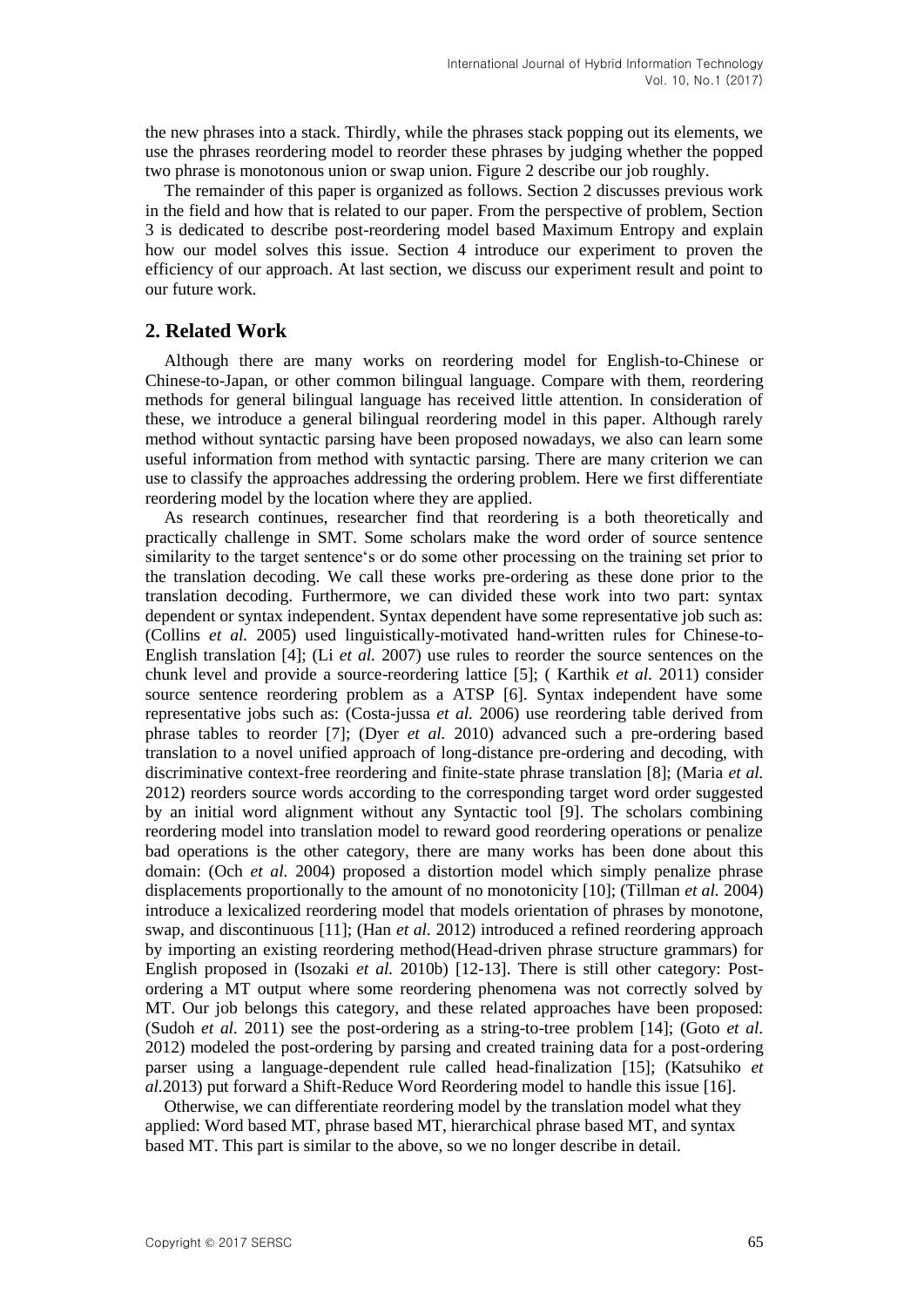The most related work to our job is Maximum Entropy Based Phrase Reordering Model: (Xiong *et al.* 2006) use maximum entropy model which distinguish two orientations (monotone, swap) with respect to the neighbor phrase to capture the ordering features, and combine the Maximum Entropy model to phrase based MT [17]. What we should draw attention is the decoding algorithm they use is a novel ITG model which propose by (Wu *et al.* 1997) [18]. The novel decoding algorithm help make some longdistance reordering operation available. It reminds us that an effective decoding algorithm is vital in reordering model.

# **3. Maximum Entropy Post-Reordering Model**

Syntactic information is useful to guide reordering, but reordering methods that heavily depend on detailed syntactic information are sensitive to those parsing error [19]. To efficiently utilize reordering information, we put forward a post-reordering model based Maximum Entropy.

We can obviously find the translation we got from MT always having significantly difference with reference. Some caused by wrong word or phrase selection, others caused by wrong order. The first problem is solved by translation model, and the second problem is solved by reordering model. This paper put forward a reordering method to decrease the translation order problem. Comparing translation with reference, we use machine learning to model the right translation order. And then, a novel words combining algorithm will reorder the translation sentence with the model we got before. Like (Galley *et al.* 2008) [20], we reorder the output sentence with a shift-reducing stack. To efficiency utilize reordering information, Maximum Entropy has been imported in our approach. As the location our model applied, the method we describe in this paper called Maximum Entropy post-reordering model .We expatiate our model in the following three units: model preparation, reordering example extraction algorithm, stack shift-reduce algorithm.

#### **3.1. Model Preparation**

As the research of the reordering problem moves along, we find that there are always some stationary order errors in settled SMT. Taken our Figure 1 as an example, this error is always happen in Uyghur-to-Chinese SMT. Some other stationary errors may happen in English-to-Chinese SMT or other SMT too. If we can capture this stationary error and learn how to change this wrong order to the right order, we can easily get a more fluent translation.

To realize our idea, our method have three parts: phrase producing model and phrases reordering model to capture the stationary errors; a novel stack shift-reduce algorithm to change the wrong translation order to right. To get these two models, we first need some training data which consist of translation sentence got by MTs that you want to improve and the corresponding reference. With the training data, we can extract reordering examples for our phrase producing model and phrase reordering model. The principle we used to extract reordering examples are described as follows.

In the first time scanning the translate sentence, we extract reordering example for the

phrase producing model in these three principles:  
\n
$$
i \ f\left(p_{\phi(i+1)} - p_{\phi(i)} = 1\right), \ o_i = n \tag{1}
$$

$$
P_{\phi(i+1)} - P_{\phi(i)} = 1, \quad Q_i = H_i
$$
  
of  $\mathbf{p}_{\phi(i+1)} - p_{\phi(i)} = -1$ ,  $\mathbf{p}_i = \mathbf{s}$ , (1)

$$
\Theta \text{se } O_i = \sigma, \tag{3}
$$

In these formulas, m means monotonously merging, s means swapped merge, d means discontinue monotonous merge. 'm' or 's' is the operation to current phrase,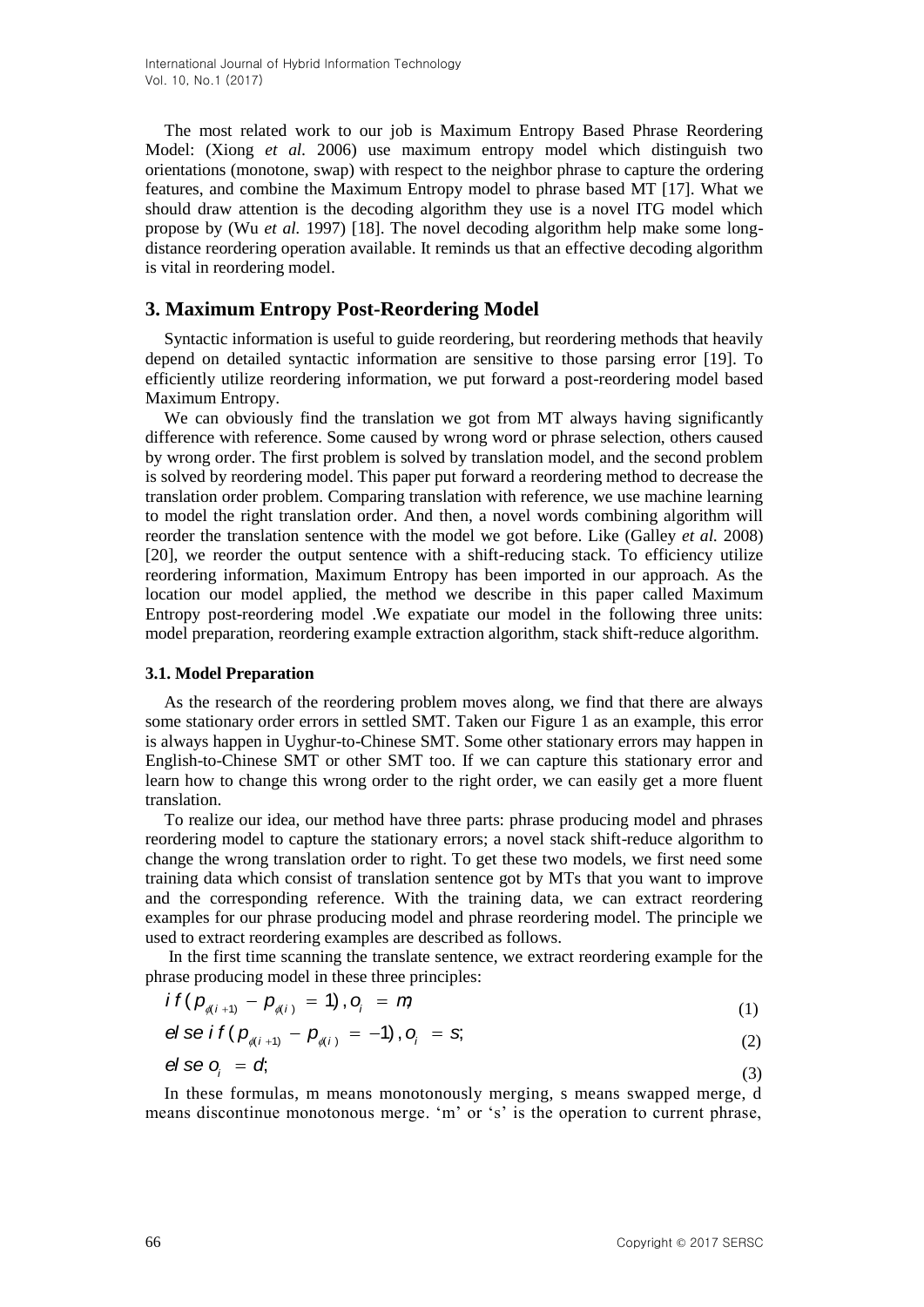'd' is the operation to produce new phrase. ' $p_{\phi(i)}$ ' means the location number in target sentence of word i from original translation sentence.

The primary job of phrase producing model is producing new phrases, therefore we put our main energy to solve the problem how to merge the adjacent word phrases. Take this into consideration: phrase based MT is good at location reordering, we just make a little modifications of the sentence order in this step. After this step has been run, we got a sentence consisted of new phrases.

The phrase model only consider three orientations types: (m) monotone order, (s) swap with previous phrase, or (d) discontinuous, phrases reordering model considers four orientation types: monotone order (m), swap with previous phrase (s), discontinuous monotone order (dm), and discontinuous swap with previous phrase (ds). Compare with the phrase producing model, phrases reordering model has a stronger reordering ability.

From second time to the last time scanning the translate sentence, we use these

four principles to extract reordering examples for the phrases reordering model.  
\n
$$
if (p_{\phi(i+1)} - p_{\phi(i)} = 1), o_i = m
$$
\n(4)

$$
P(\mathcal{P}_{\phi(i+1)} - \mathcal{P}_{\phi(i)} - \mathcal{P}_{\phi(i)} - \mathcal{P}_{\phi(i)} = -1), o_i = s,
$$
\n(4)

$$
e_i \sec i \left( P_{\phi(i+1)} - P_{\phi(i)} \right) = -1, \quad e_i = -3,
$$
\n
$$
e_i \sec i \left( P_{\phi(i+1)} - P_{\phi(i)} \right) > 1, \quad o_i = \text{dm} \tag{6}
$$

$$
e_i \text{ or } i \left( p_{\phi(i+1)} - p_{\phi(i)} > 1 \right), o_i = \text{d}r_i
$$
\n
$$
e_i \text{ or } i \left( p_{\phi(i+1)} - p_{\phi(i)} < -1 \right), o_i = \text{d}s_i \tag{7}
$$

In these principles, 'm', 's' and  $P_{\varphi}(i)$ ' are the same meaning with above. 'dm' means monotonous order but not adjacent, "ds" means swapped order but not adjacent. "dm" and "ds" are the long distance reordering operations ,m and s are location reordering operations.

#### **3.2. Reordering Example Extraction Algorithm**

A reordering example consists of two adjacent phrases from translation sentence and its orientation in referential sentence. With the extracted reordering examples, we can get features for our Maximum Entropy post-reordering model. Taken example by (Xiong *et al.* 2006), our model design two kinds of features, lexical features and length features.

For a block  $b^i = (t, r)$  we extracted before, we use  $t_f$  to denote the first word of original translation fragment, *f r* to denote the first word of referential translation fragment r. In the same way, we use  $t_1$  to denote the last word of original translation fragment,  $r_i$  to denote the last word of referential translation fragment. Otherwise, we use n to record the words number of original translation fragment.

Unlike (Xiong *et al.*,2006), our model not only use the first word as the features, but also use last word and fragment length as the features. The four principles extracting template for our model features are illustrated as follows. Figure 3 is an illustration of reordering examples extracted from the sentence pair in Figure 1.<br>  $E = b^1 \{ t_f \bullet t_j \} \oplus b^2 \{ t_f \bullet t_j \} \oplus l$  engt  $h_i \oplus l$  engt  $h_j$  ( reordering examples extracted from the sentence pair in Figure 1.

$$
E = b1 { tf \bullet tf } \oplus b2 { tf \bullet tf } \oplus I \text{ and } hf \oplus I \text{ and } h2
$$
  
\n
$$
\exists e \in E, e = { b1, b2, I \text{ and } hf, I \text{ and } h2 }
$$
\n(8)

$$
\exists e \in E, e = \left\{ \begin{array}{c} b^1, b^2, l \text{ engt } h_1, l \text{ engt } h_2 \end{array} \right\}
$$
 (9)

$$
P_{b^{2}\left\{t_{(\tau_{f})}\right\}} - P_{b^{1}\left\{t_{(\tau_{j})}\right\}} = 1, o_{j} = m \tag{9}
$$

$$
P_{b^{2}\left(t_{(\tau_{j})}\right)} - P_{b^{1}\left(t_{(\tau_{j})}\right)} = -1, O_{j} = S
$$
\n(10)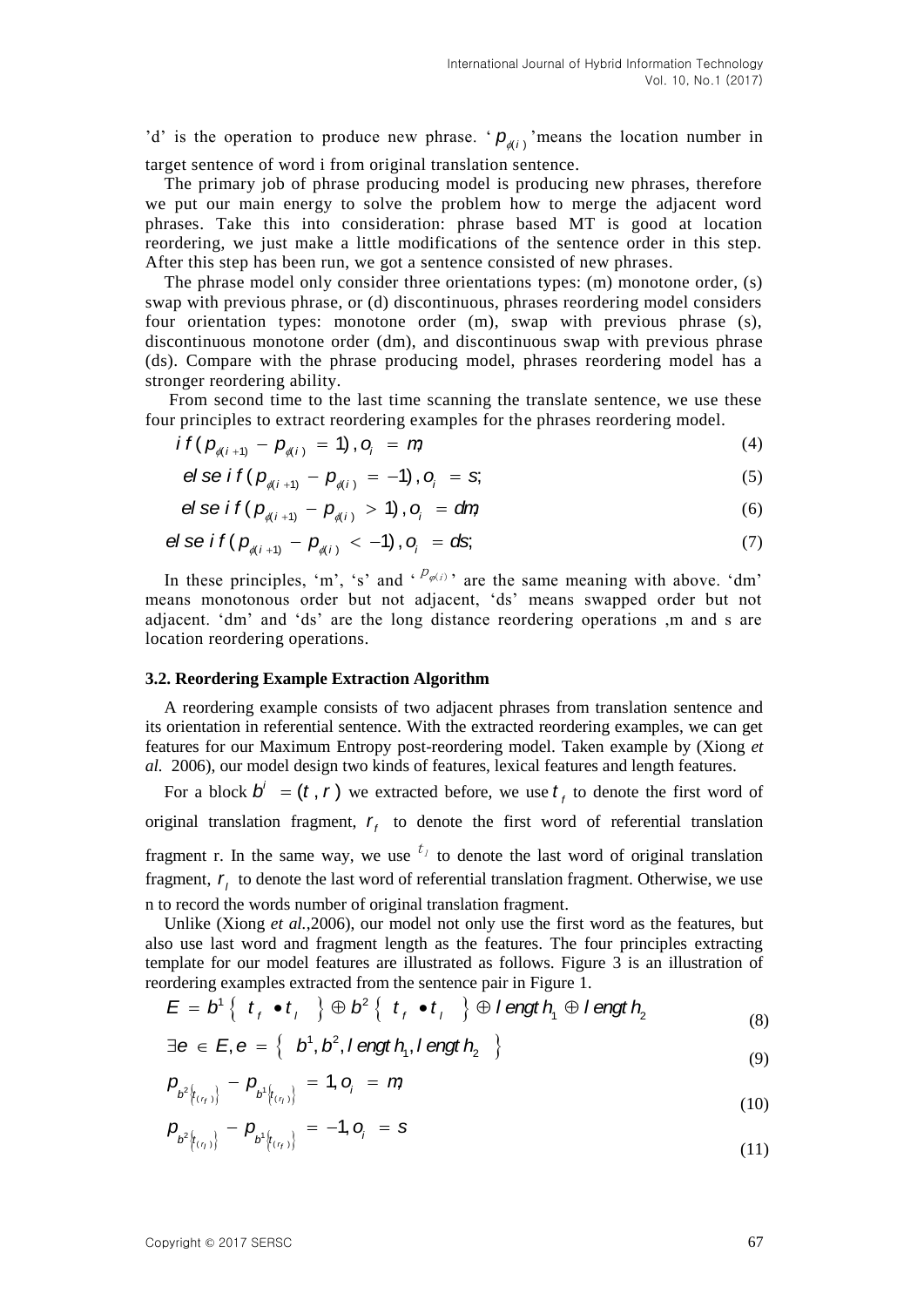$$
P_{b^{2}\left\{t_{(\tau_{1})}\right\}} - P_{b^{1}\left\{t_{(\tau_{1})}\right\}} < -1, o_{i} = ds
$$
\n
$$
P_{b^{2}\left\{t_{(\tau_{1})}\right\}} - P_{b^{1}\left\{t_{(\tau_{1})}\right\}} > 1, o_{i} = dm
$$
\n
$$
\text{FIRST1} = \text{Stim} \text{ERST2} = \text{K} \text{SECOND1} = \text{F} \text{SECOND2} = \text{K} \text{K} \text{ LEM1} = 2 \text{ LEM2} = 2 M
$$
\n
$$
\text{FIRST1} = \text{K} \text{S} \text{FIRST2} = \text{F} \text{SECOND1} = \text{K} \text{K} \text{ LEM1} = 2 \text{ LEM2} = 1 M
$$
\n
$$
P_{b^{2}\left\{t_{(\tau_{1})}\right\}} \text{SECOND1} = \text{K} \text{K} \text{ LEM1} = 2 \text{ LEM2} = 1 M
$$
\n
$$
P_{b^{2}\left\{t_{(\tau_{2})}\right\}} \text{SECOND1} = \text{K} \text{K} \text{ LEM1} = 2 \text{ LEM2} = 1 M
$$
\n
$$
P_{b^{2}\left\{t_{(\tau_{1})}\right\}} \text{SECOND1} = \text{K} \text{K} \text{ LEM1} = 2 \text{ LEM2} = 1 M
$$
\n
$$
P_{b^{2}\left\{t_{(\tau_{2})}\right\}} \text{SECOND2} = \text{K} \text{K} \text{ LEM2} = 2 M
$$
\n
$$
P_{b^{2}\left\{t_{(\tau_{1})}\right\}} \text{SECOND2} = \text{K} \text{K} \text{ LEM2} = 2 M
$$
\n
$$
P_{b^{2}\left\{t_{(\tau_{2})}\right\}} \text{SECOND1} = \text{K} \text{K} \text{ LEM1} = 2 \text{ LEM2} = 1 M
$$
\n
$$
P_{b^{2}\left\{t_{(\tau_{1})}\right\}} \text{SECOND2} = \text{K} \text{K} \text{ LEM2} = 2 M
$$

# **Figure 3. An Illustration of Reordering Example**

As different location the model applied between our method and Xiong, we use more features than Xiong. On one hand, we use both first word and last word of translation fragment to record all possible merging. On the other hand, in order to distinguish the different phrases which have the same first word and the same last word, we bring in the fragment length as the other features. Integrated reordering principle and reordering example, we proposed a reordering example extracting algorithm which is shown in Algortihm1.

Algorithm 1: Reordering Example Extraction

<sup>6</sup> Anal <sup>2</sup> Revis <br>  $P_{\vec{k}/\vec{k}_{\text{eff}}}$  <sup>2</sup> Revis <br>  $P_{\vec{k}/\vec{k}_{\text{eff}}}$   $Q_{\vec{k}/\vec{k}_{\text{eff}}}$   $Q_{\vec{k}/\vec{k}_{\text{eff}}}$   $Q_{\vec{k}/\vec{k}_{\text{eff}}}$   $Q_{\vec{k}/\vec{k}_{\text{eff}}}$   $Q_{\vec{k}/\vec{k}_{\text{eff}}}$   $Q_{\vec{k}/\vec{k}_{\text{eff}}}$   $Q_{\vec{k}/\vec{k}_{\text{eff}}}$   $Q_{\vec{k}/\vec{k}_{\text{eff}}}$   $Q_{\vec{k}/\$ 1: Input: translation output and referential sentence pair  $({}^{t_0}, {}^{t_0})$   $({}^{t_1}, {}^{t_1})...$   $({}^{t_n}, {}^{t_n})$ , the phrase length l; 2 :  $T = \{w_0w_1w_2...w_{t.length-1}\}$  $3: \Re = \begin{cases} w' & \text{if } \\ w' & \text{if } \\ w' & \text{if } \\ w' & \text{if } \\ w' & \text{if } \\ w' & \text{if } \\ w' & \text{if } \\ w' & \text{if } \\ w' & \text{if } \\ w' & \text{if } \\ w' & \text{if } \\ w' & \text{if } \\ w' & \text{if } \\ w' & \text{if } \\ w' & \text{if } \\ w' & \text{if } \\ w' & \text{if } \\ w' & \text{if } \\ w' & \text{if } \\ w' & \text{if } \\ w' & \text{if } \\ w' & \text{if } \\ w' & \text{if } \\ w' &$  $4: E=\{$  : (extracting result) 5:**for** i=0,…l do 6: **for** k=0,…n do 7: **for** j=0,…len-1do 8 : phrase  $1 = \{w_j w_{j+1} w_{j+2} \dots w_{j+j}\}$ 9: **if**  $\mathfrak{R}$ .isMatch(phrase1) **then** (if referential sentence has matched phrase1)  $10:$  phrase2={} 11 : while <sup> $\Re$ </sup> .isMatch(phrase2)&&(phrase2.length<=j) **then do** 12 : phrase2+= $\{w_{(j+i)+1}\}\}$ 13 :  $p1_{head_r} = \Re.get(phrase1)$  (get the head number of phrase1)  $14:$   $pl_{tail_r} = \Re.get(phrase1) + phrase1.length - 1$ 15 :  $p2_{head_r} = \Re.get(phrase2)$  $16: p2_{tail_r} = \Re.get(phrase2) + phrase2.length - 1$ 17: **if** i==1 **then** 18 : **if**  $\binom{p2_{head_r}}{p1_{tail_r}}$  ==1 **then**, add (phrase1,phrase2,m) to E 19: **else if**  $\left( \frac{p2_{tail}}{r} - \frac{p1_{head}}{r} \right) = -1$  then add (phrase1,phrase2,s) to E 20: **else then** add (p1,p2,d) to E 21: **else then**  22: **if**  $\binom{p2_{head_r}}{p1_{tail_r}}$  = =1 **then**, add (phrase1,phrase2,m) to E 23: **else if**  $\left( \frac{p2_{tail}}{p} \right) = -1$  **then** add (phrase1,phrase2,s) to E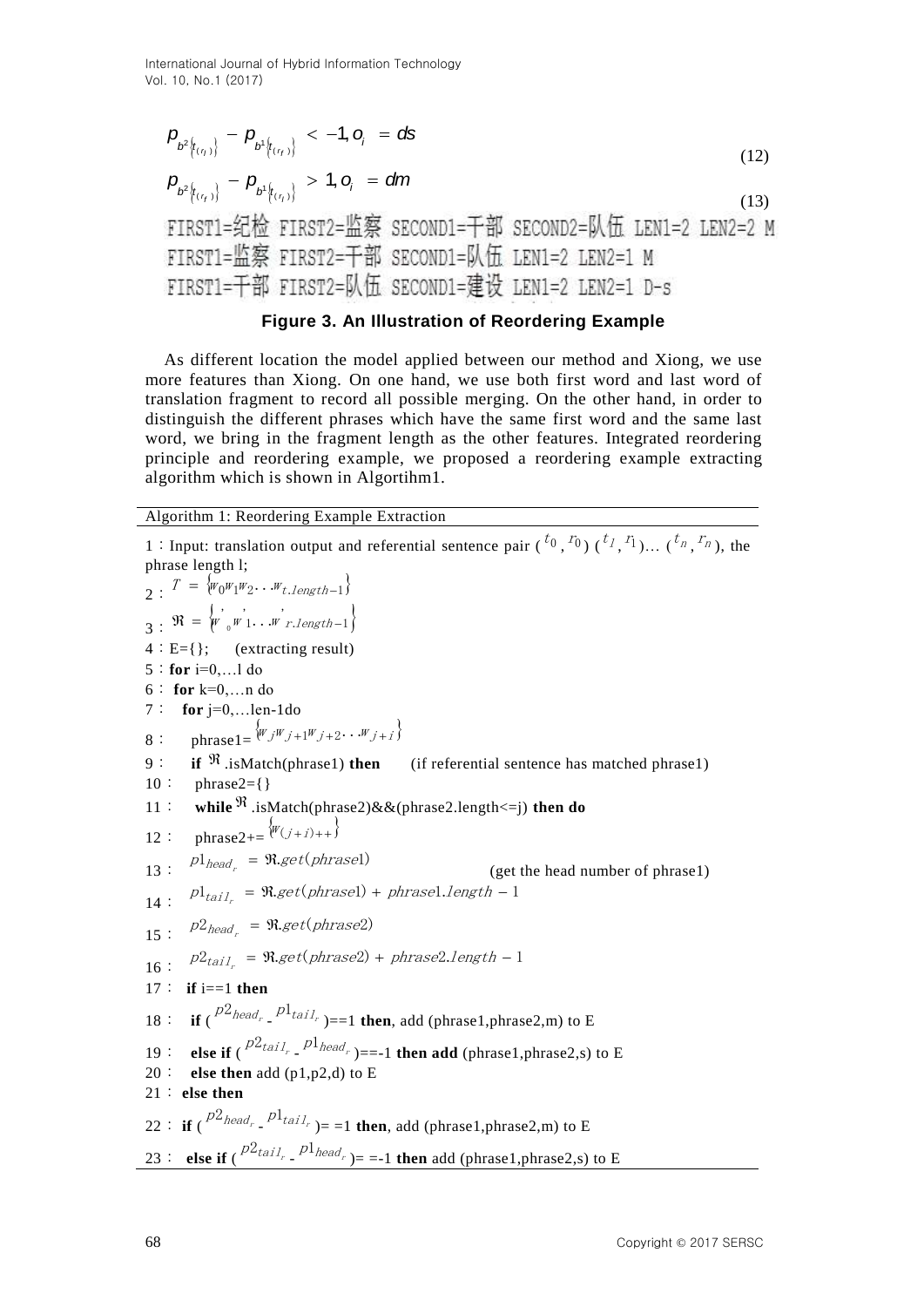```
24: else if (\int_{0}^{D_{tail}}, \int_{0}^{D_{lead}}, \leq 1 then add (phrase1,phrase2,ds) to E
25: else if ((\binom{p2_{head_r}}{p1_{tail_r}}) > 1 then add (phrase1,phrase2,dm) to E
26:return E;
```
With the reordering example and the features, we can train the phrase producing model and phrases reordering model smoothly by Maximum Entropy. After this step, we get two Maximum Entropy models: phrase producing model and phrases reordering model.

### **3.3. Stack Shift-Reduce Algorithm**

(Xiong *et al*, 2006) use a novel ITG scheme to achieve his reordering model which can handle some long-distance reordering problem. In this paper, we propose a novel stack shift-reduce algorithm which can handle long-distance reordering problem better. First of all, we push all our sentence to stack with the unit of word. After this step has been done, we got a stack filled with words. Then while pushing the words out, we use our trained phrase producing model to produce new phrases. The phrases produced in this step may not conform to syntax, but is more suitable to reorder. Thirdly, we got a stack filled with new phrases while the new phrases pushing into the stack. Finally, we use reordering model to reassociate the new phrases which the stack popped. This process will iterate until the stack is empty. After all these have been done, we get the ultimate output. The algorithm we design to reassociate the new phrases consist of these two parts : a words reordering part which merge the neighbor words by monotony or swapping like normal method, a phrases reordering part algorithm is illustrated as algorithm2.

```
Algorithm2 stack shift-reduce algorithm
```

```
1:Input : new phrases stack :stack1, temporary reordering stack:stack2,
_2: stack1 = {phrase<sub>0</sub>phrase<sub>1</sub>phrase<sub>2</sub>...phrase<sub>n</sub>}
3:phrase1 = stack1.pop() (Get the first element of s1)
4:While (!s1.isEmpty())||(!s2.isEmpty()) do
5:phrase2=s1.pop()6: operation =o(\text{phrase1}, \text{phrase2}) (Judging operation between phrase1 and phrase2)
7: if operation = =M then
8: phrase1+=phrase2
9: add phrase1 to s1
10 \colon else if operation = \colon S then
11: phrase2+=phrase1
12: add phrase2 to s1
13 \div else if operation = \div DM then
14: add phrase1 to s1
15: add phrase2 to s2
16: else if operation = =DS then
17: add phrase1 to s2
18: add phrase2 to s1
19:phrase1 = s1.pop()20:if s1.isEmpty()&&(!s2.isEmpty()) then (If s2 is not empty and s1 is empty)
21: \text{ s1=s2} (Assign the value of s2 to s1)
22: \text{ s2.clear}() (Empty s2)
23:return phrase1 (Phrase1 is the output)
```
Unlike normal method, our stack shift-reduce algorithm has a novel Characteristics: We can reorder the phrases under any conditions if the phrases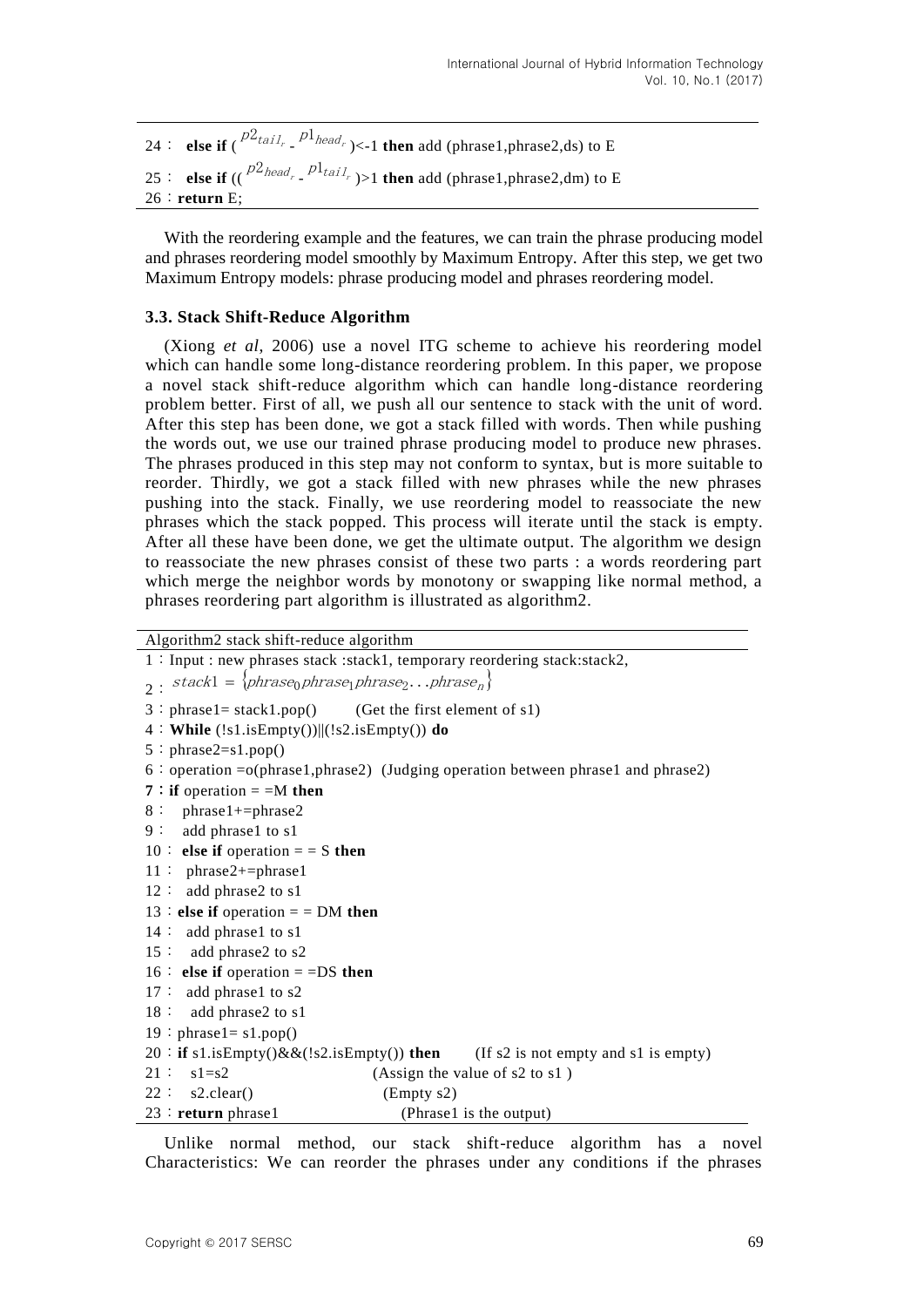reordering model is good enough. For example, we can successfully reorder sequence like "A F E C D B" that right order is "A B C D E F". This property help us to settle the long distance reordering problem and other complex reordering problems. Table 1 and Table 2 are the example of our algorithm processing the Chinese sentence '高 素质 的 纪检 监察 干部 队伍 建设 。'.

| Phrase1 | Phrase2 | Operation | <b>Stack</b>              |
|---------|---------|-----------|---------------------------|
| "高"     | "素质"    | M push    | "高素质"                     |
| "高素质"   | "的"     | D         | "高素质""的"                  |
| "的"     | "纪检"    | D         | "高素质""的""纪检"              |
| "纪检"    | "监察"    | M push    | "高素质""的""纪检监察"            |
| "纪检监察"  | "干部"    | D         | "高素质""的""纪检监察""干部"        |
| "干部"    | "队伍"    | M push    | "高素质""的""纪检监察""干部队伍"      |
| "干部队伍"  | "建设"    | D         | "高素质""的""纪检监察""干部队伍""建设"  |
| "建设"    | $\circ$ | D         | "高素质""的""纪检监察""干部队伍""建设"。 |
|         | Null    | Push      | "高素质""的""纪检监察""干部队伍""建设"  |

**Table 1. An Example of Word Merging Process**

When we finished the word reordering, we got a new sentence with reunion phrases as the illustration of Table 1. After the word reordering, the example get a new sentence: "高素质 的 纪检监察 干部队伍 建设 。". Here has a little skill, we always firstly put the "。" to our output sentence. So we usually finish the words reordering in the last word. The next step is phrase reordering, we get our first two elements with stack popped when this step start.

| Phrase1    | Phrase2 | operation           | Stack1       | Stack2        |
|------------|---------|---------------------|--------------|---------------|
| "干部队伍"     | "建设"    | DM s2 push          | "高素质""的""纪检监 | "建设"          |
|            |         |                     | 察""干部队伍"     |               |
| "纪检监察"     | "干部队伍"  | M s1 push           | "高素质""的""纪检监 | "建设"          |
|            |         |                     | 察干部队伍"       |               |
| "的"        | "纪检监察干部 | DM s2 push          | "高素质""的"     | "纪检监察干部队伍" "建 |
|            | 队伍"     |                     |              | 设"            |
| "高素质"      | "的"     | M s1 push           | "高素质的"       | "纪检监察干部队伍"    |
|            |         |                     |              | "建设"          |
| "高素质的"     | Null    | s2 Push             | Empty        | "高素质的"        |
|            |         |                     |              | "纪检监察干部队伍""建  |
|            |         |                     |              | 设"            |
| "高素质的"     | "纪检监察干部 | M s2 Push           | Empty        | "高素质的纪检监察干部   |
|            | 队伍"     |                     |              | 队伍" "建设"      |
| "高素质的纪检监察干 | "建设"    | $S_{\rm s}$ s2 Push | Empty        | "建设高素质的纪检监察   |
| 部队伍"       |         |                     |              | 干部队伍"         |
| "建设高素质的纪检监 | Null    | Output              | Empty        | Empty         |
| 察干部队伍"     |         |                     |              |               |

**Table 2. An Example of Phrases Reordering Process**

Table 2 provides an example of execution of our stack shift-reduce algorithm and phrases reordering model, which produced a perfect output with our model.

We finally notice that the post-reordering algorithm presented in this section always have too much reordering operations. Therefore LM was applied to restrain the reordering operation. With the LM introduced, a swap merging operation can only happen when the LM perplexity score got by swapped sentence fragment more than the LM perplexity score got by monotone sentence fragment .

# **4. Experiment**

As lacking of syntactic tool in Uyghur, reordering model of Uyghur-to-Chinese MT always has no progress. Our model is suitable for Uyghur-to-Chinese MT in theory, and this is our original object to tackle. Meanwhile, English-to-Chinese MT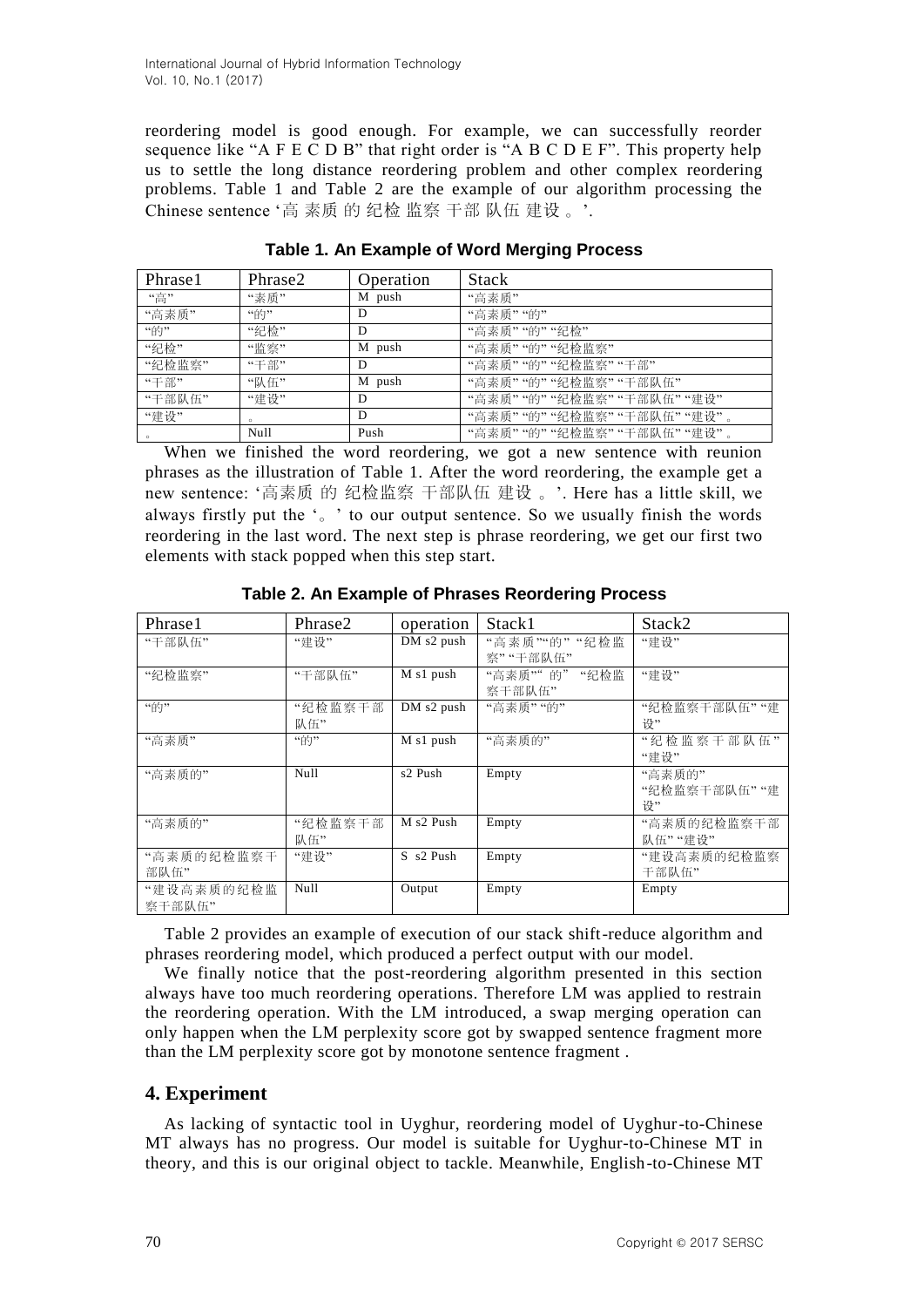is hot spot in reordering model searching; we intend to contrast our model with the state-of-art reordering model. Therefore, we investigated the advantage of our postreordering model by the following Uyghur-to-Chinese and English-to-Chinese translation experiment with our model and baseline SMTs.

#### **4.1. Setup**

We compare our proposed post-ordering model with two baseline SMTs: a standard phrase based SMT (PBMT) implemented by [21].Moses a hierarchical phrase based SMT (HPBMT) implemented by Moses. Otherwise, we respectively use these systems to train Uyghur-to-Chinese and English-to-Chinese translation models for contrast test.

|                     | Training | Dev(sentence) | Test |
|---------------------|----------|---------------|------|
| Uyghur $&&$ Chinese | 4,700    | 700           | 700  |
| English&&Chinese    | 90,000   | 1000          | 1000 |

The corpus we used to test is shown in Table 3.These corpus from our lab are in news domain. Those model are trained in the standard manner with Moses  $3.0<sup>1</sup>$  which published in 3rd Feb 2015, grow-diag-final-and heuristics for symmetric word alignment, and max-phrase-length we limited is 11. Otherwise, we use  $\text{Giza++}^2$  for word alignment and SRILM  $3$  for 5-gram LM scoring during decoding. Our Maximum Entropy model is realized by Apache OpenNlp<sup>4</sup> library which is a machine learning based toolkit for the processing of natural language text.

PBMT we test in experiment select msd-bidirectional-fe used in the WMT baselines as its lexicalized reordering model to make a better result. HPBMT, usually regarded as the state-of-art MTS with strong reordering ability, just select included simple distance model for contrast test. After training, we use default set of Moses to MERT our translation model [22].

# **4.2. Results**

Table 4 shows the results in BLEU in case-insensitive evaluation with the compared methods [23]. PBMT group means the category of phrase based MT; HPBMT group means the category of hierarchical phrase based MT; PR&&PBMT group means the category of phrase based MT used Maximum Entropy postreordering model; PR&&HPBMT means the category of hierarchical phrase based MT used Maximum Entropy post-reordering model.

#### **Table 4. The Result of Experiment**

l

<sup>1</sup> http://www.statmt.org/moses/

<sup>2</sup> http://www.statmt.org/moses/giza/GIZA++.html

<sup>3</sup> http://www.speech.sri.com/projects/srilm/

<sup>4</sup> <http://opennlp.apache.org/index.html>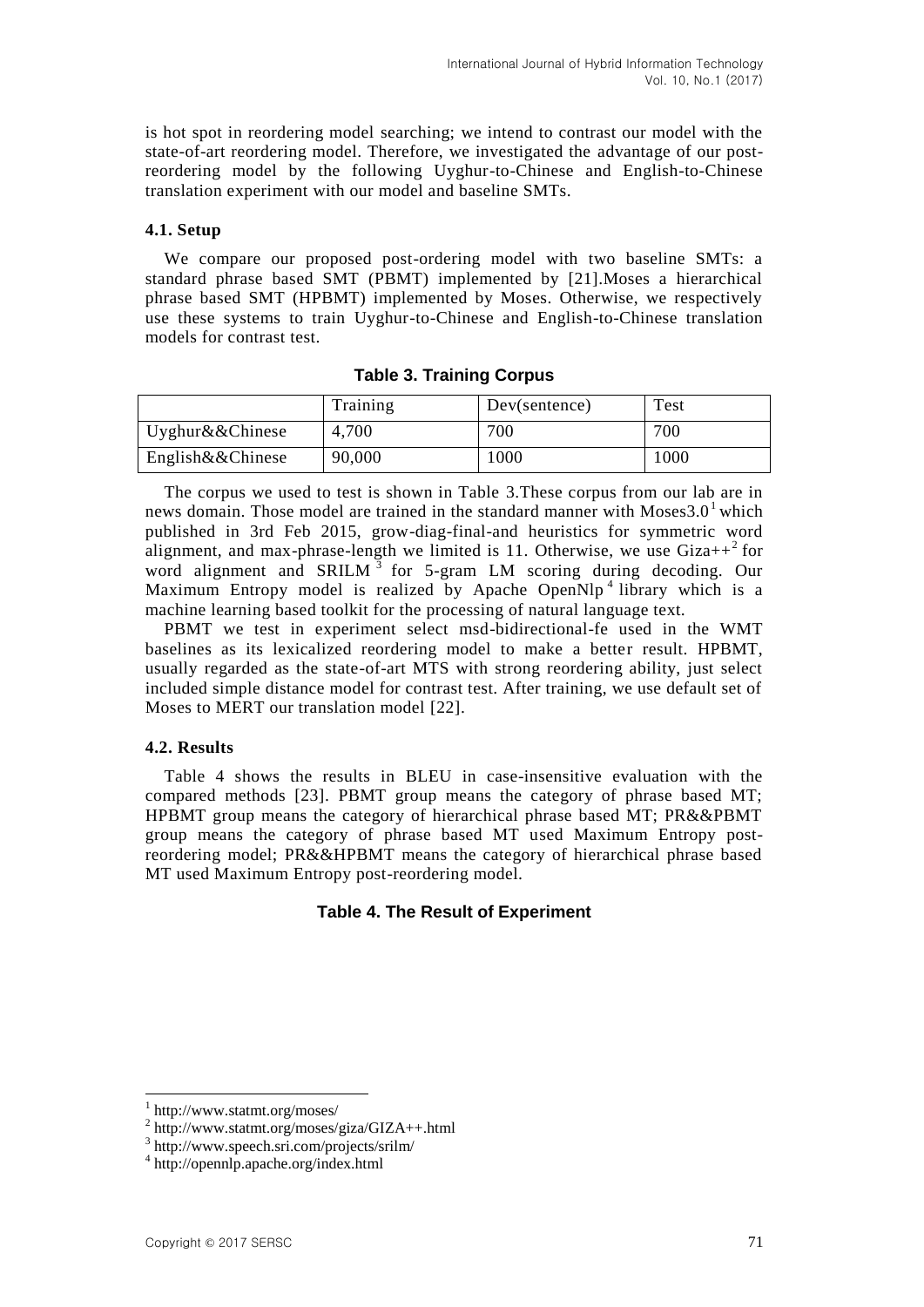International Journal of Hybrid Information Technology Vol. 10, No.1 (2017)

|                 | Test Set(sentences) |       |       |                   |       |       |
|-----------------|---------------------|-------|-------|-------------------|-------|-------|
| Group           | English-to-Chinese  |       |       | Uyghur-to-Chinese |       |       |
|                 | 100                 | 500   | 1,000 | 80                | 400   | 700   |
| PBMT(BLEU)      | 27.73               | 25.25 | 26.26 | 28.73             | 28.12 | 27.60 |
| HPBMT(BLEU)     | 28.90               | 26.12 | 27.25 | 28.94             | 28.45 | 28.50 |
| PR&&PBMT(BLEU)  | 28.03               | 25.50 | 26.55 | 29.19             | 28.40 | 27.90 |
| PR&&HPBMT(BLEU) | 29.26               | 26.29 | 27.50 | 29.19             | 28.60 | 28.75 |

In table4, the groups used Maximum Entropy post-reordering model always get the higher score of the average raise of 0.31 than phrased based MT. Meanwhile, the groups used Maximum Entropy post-reordering model always get the higher score of the average raise of 0.24 than the hierarchical phrase based MT. Otherwise, we found phrased based MT used our model sometimes have better performance than the hierarchical phrase based MT.

## **5. Discussion and Conclusion**

From the result of Table 4.We can obviously obtain these conclusions.

1) Our model has positive correlation with the population and the quality of corpus, the better BLEU which the original translation get, the more raise which our model achieve. This is because of that the quality of two Maximum Entropy model having closely relationship with the quality of corpus.

2) Our unsupervised model can effectively reduce the reordering problem compared with these two baseline systems. We got significantly good result in our experiment which proven our model is useful.

3) Our two Maximum Entropy models enhanced orientation detection ability drastically. From the results of extracting reordering example and the results of reordering, we found more reordering operation in sentence.

4) Our stack shift-reduce algorithm can easily handle long distance reordering. Compared Uyghur-to-Chinese MT with English-to-Chinese MT, we found that result of Uyghur-to-Chinese MT used our model usually better than the result of English-to-Chinese. As Uyghur is SOV (subject-object-verb) language, Chinese and English are SVO (subject-verb-object) language, so the Uyghur-to-Chinese MT have more long-distance reordering phenomenon than English-to-Chinese. The result of Uyghur-to-Chinese better than the result of English-to-Chinese proven this view.

Although our model maybe weak in location reordering than the other reordering model, and we ignore sparse data problem, our model still get a significantly success. The reasons why our model can have a good performance are at least as follows. Firstly, we have more orientations defined in our reordering model that help us detect more possible operations. Secondly ,Our stack shift-reduce algorithm make long distance reordering realization , so that we can simply reorder two phrases which is not neighbor. Thirdly, we train five features for Maximum Entropy that can capture the useful reordering information between original translation and reference. What is more, we specially use a phrase producing model to produce new phrase which is more adaptable for reordering. Finally, we can smoothly adjust our parameter of the models to make sure the fluent output.

# **6. Future Work**

This paper proposed a useful post-reordering model which is especially fit for syntactic tool lacking language MT such as Uyghur-to-Chinese. Moreover, our model can easily merged with the other reordering method like pre-reordering model and reordering model embed in translation model. All in all, Translation sentence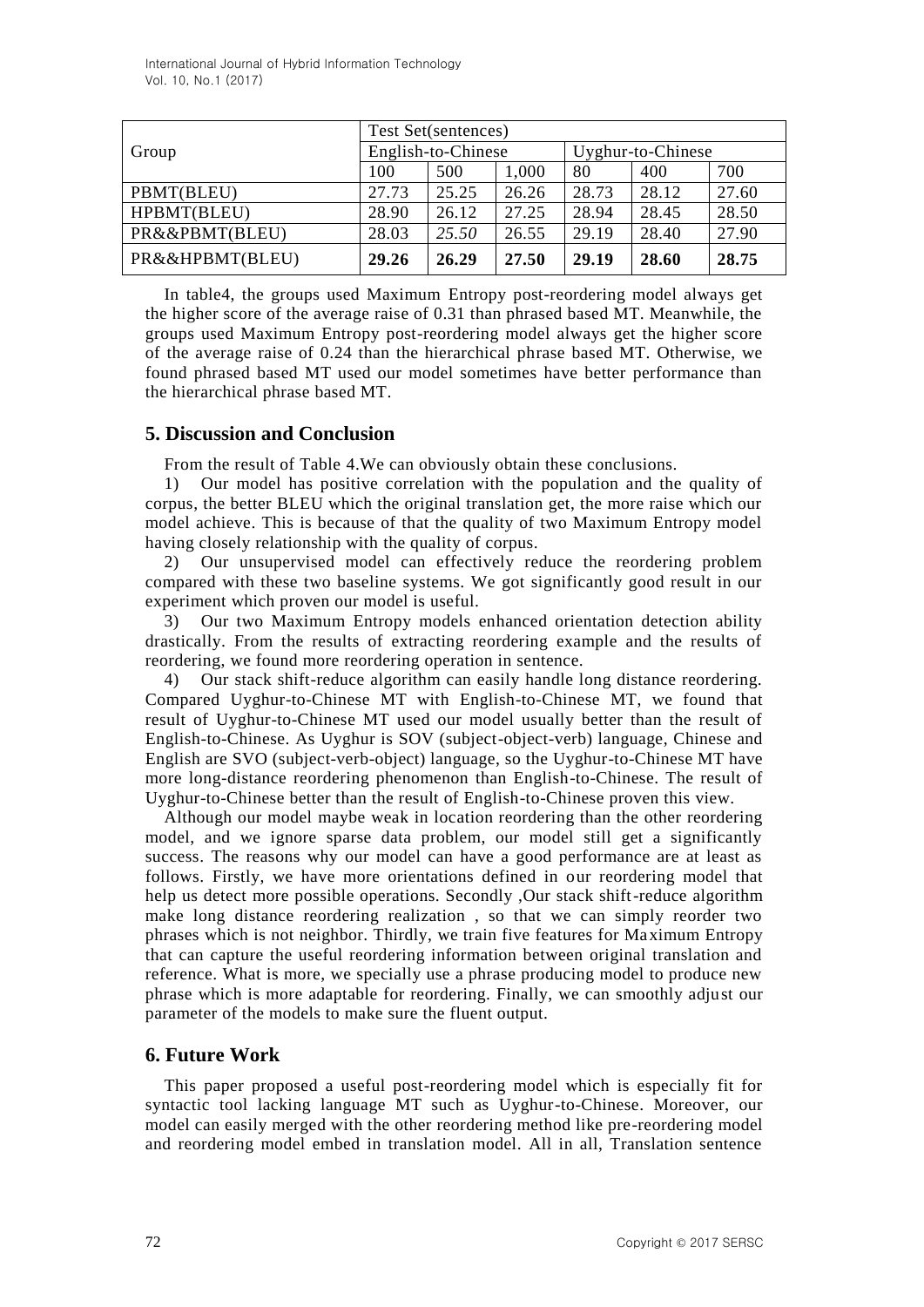ordering problem is a linguistic phenomenon. We can use statistical method or machine learning technique to decrease this problem, but far away to completely solve it.

To achieve better performance, we plan to apply some useful syntactic information to our model. Maybe we can not translate the source language perfectly in the near future, but we can make sure the translation will be fluent with useful syntactic information applying in post-reordering model. Of course, our next step job also involve mixing together our novel post-reordering model with other good reordering model to find another robust reordering model. Finally, our stack shiftreduce algorithm would be an effective decoding method with some improvement.

#### **Acknowledgments**

This research wars partially supported by the Strategic Priority Research Program of the Chinese Academy of Sciences (Grant No. XDA06030400), the Xinjiang High-Tech Industrialization Project (Grant No. 201412101) and Young Creative Sci-Tech Talents Cultivation Project of Xinjiang Uyghur Autonomous Region (Grant No. 2013731021), the West Light Foundation of Chinese Academy of Sciences (Grant No. LHXZ201301 XBBS201216).

#### **References**

- [1] P. F. Brown, S. A. Della Pietra, V. J. Della Pietra and R. L. Mercer, "The Mathematics of Statistical Machine Translation: Parameter estimation", J. Computational Linguistics, vol.19, no.2, **(1993)**, pp.263- 311.
- [2] Koehn, Philipp, F. J. Och and D. Marcu, "Statistical Phrase-Based Translation", Conference of the North American Chapter of the Association for Computational Linguistics on Human Language Technology-volume, Edmonton, Canada, **(2003)**.
- [3] D. Chiang, "Hierarchical phrase-based translation", J. Computational Linguistics, vol.33, no.2, **(2007)**, pp.201–228.
- [4] M. Collins, P. Koehn and I. Kuˆcerov´a, "Clause restructuring for statistical machine translation", Proceedings of the 43th Annual Meeting of the Association for Computational Linguistics, Michigan, USA, **(2005)**.
- [5] C.-H. Li, D. Zhang, M. Li, M. Zhou, M. Li and Y. Guan, "A probabilistic approach to syntax-based reordering for statistical machine translation", Proceedings of the 45th Annual Meeting of the Association for Computational Linguistics, Prague, Czech Republic, **(2007)**.
- [6] K. Visweswariah, R. Rajkumar and A. Gandhe, "A Word Reordering Model for Improved Machine Translation", Proceedings of the 2011 Conference on Empirical Methods in Natural Language Processing, Edinburgh, Scotland, UK, **(2011)**.
- [7] M. R. Costa-juss`a and J.A. R. Fonollosa, "Statistical machine reordering", Proceedings of the 2006 Conference on Empirical Methods in Natural Language Processing, Sydney, Australia, **(2006)**.
- [8] C. Dyer and P. Resnik, "Context-free reordering, finite-state translation", Proceedings of HLT-NAACL, Los Angeles, USA, **(2010)**.
- [9] M. Holmqvist, S. Stymne, L. Ahrenberg and M. Merkel, "Alignment-based reordering for SMT", Proceedings of the Eight International Conference on Language Resources and Evaluation, Istanbul, Turkey, **(2012)**.
- [10] F. Josef Och and H. Ney, "The alignment template approach to statistical machine translation", J. Computational Linguistics, vol.30, no.4**, (2004)**, pp.417–449.
- [11] Tillmann and Christoph, "A block orientation model for statistical machine translation", Proceedings of HLT-NAACL, Boston, USA, **(2004)**.
- [12] D. Han, K. Sudoh, X. Wu, K. Duh, H. Tsukada and M. Nagata, "Head finalization reordering for Chinese-to-Japanese machine translation", Proceedings of the Sixth Workshop on Syntax, Semantics and Structure in Statistical Translation, Jeju Island, South Korea, **(2012)**.
- [13] H. Isozaki, K. Sudoh, H. Tsukada and K. Duh, "Head finalization: A simple reordering rule for sov languages", Proceedings of the Joint Fifth Workshop on Statistical Machine Translation and Metrics MATR, Uppsala, Sweden, **(2010)**.
- [14] K. Sudoh, X. Wu, K. Duh, H. Tsukada and M. Nagata, "Syntax-Based Post-Ordering for Efficient Japanese-to-English Translation", J. ACM Transactions on Asian Language Information Processing, vol.12, no.3, **(2013)**, pp.1-15.